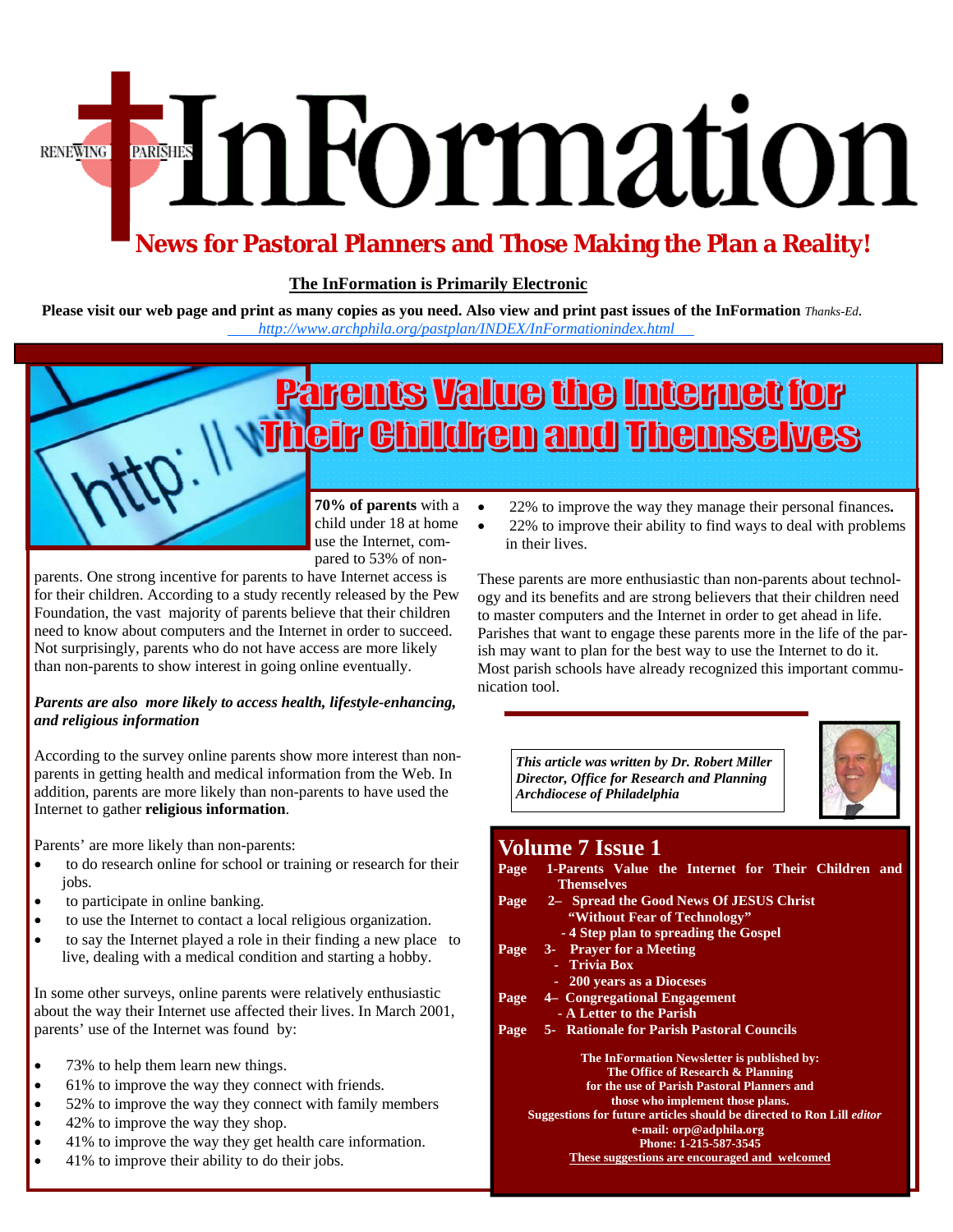

### **Spread the Good News Of JESUS Christ "Without Fear of Technology"**

**As reported by ZENIT News Agency "The World Seen from Rome"**

In a message from the Holy Father to the Pontifical Council for Social Communications as reported by ZENIT His Holiness said: "The new forms of communication offer a highly favorable framework for more active participation of the public together with the media, promoting the inclusion of less fortunate sectors of the public and adapting them-

selves in a particular way to the experience of communion that is at the very heart of the Church." To accomplish this, added the message, "it is necessary, without fear of technology, with intrepid hope and faith, to promote a joyful, creative and professional presence in television," being "coworkers of the truth so as to offer the good news of our Lord in the multiple formats of audiovisual media, while also witnessing to the beauty of creation."

**We would like to thank ZENIT for allowing us to reprint portions of this this article…..Ed.**  ZENIT is an International News Agency. To receive ZENIT News Services by e-mail, GOTO http://www.zenit.org/english/subscribe.html\_ and get a FREE Subscription

Patients overwhelmingly favor the use of email to communicate with doctors. A Harris Interactive healthcare poll last year found that 81% of adults would like to email their doctors. *Indianapolis Star 9.11.06 ( Might parishioners favor e-mailing their pastor?)* 

ł

# **STEP PLAN TO SPREADING THE G**

We recently attended a Staff day as part of the Catholic Life Congress Sponsored by the Secretariat of Evangelization for Archdiocese of Philadelphia. Parish and archdiocesan staff's attended the day.

The overriding theme of the workshop was;

"Our job as Christians is to spread the Gospel of Jesus Christ". As (Lk. 3:21-23) Tells us , We are grasped by the word of God! Thus our conversion either dynamically (over a time) or dramatically (instantly) or a combination of both compels us to be sent as the Father sent Jesus to spread the good news So we are now to do the same. **"Help others to be grasped by the word".** 

 The speaker **John Boucher** from the diocese of Trenton, N. J. related to us many of his life experiences and his commitment to Evangelizing. John asked us to think of someone who perhaps was not at Mass any more or had lost their enthusiasm for Christ and the church. John instructed us to pray for them each day asking God for guidance. As he might want to use us to help that individual to be renewed. That's a little scary God using me to evangelize someone! John explained the 4 step **Prayer, Care, Share,** and **Dare** method of Evangelization :

**Prayer–** Intersession For all those in my daily relationships Especially the unchurched and those who have had a bad experience causing a separation with our church

- Ask God: Who is ready? What's the next step?
- Prayer for daily opportunities to share Christ.
- Pray that we recognize those opportunities.

**Care–** Compassion- "The Witness of Life" (Pope Paul VI)

- Become a good listener
- Serve and use the gifts and fruits of the Holy Spirit
- Develop relationships
- Accept people where they are (Don't be judgmental)

**Share**– Four ways of sharing Christ everyday-"The Word of life" (Pope Paul VI)

- Share a word of truth
- Prayer with a person
- Faith story or witness
- Presenting the Gospel message (Acts 2:37)

**Dare**– Let your word be the word- "Be not afraid" (Pope John Paul II) Step out and love others enough to share our Savior Jesus. Dare to Invite them:

- To serve together
- To Mass or parish functions
- To make an explicit commitment to Christ (one on one, small group, large group)
- To join or rejoin the Catholic church

This seems like a good formula and I'm willing to give it a try. I would truly love to look down the pew and see all my separated friends and family participating in the Liturgy. Lets face it we have only one task in this life; to share Jesus the Christ through our words and actions whenever, wherever, and with whomever God places in our Spiritual care.

*I would personally like to thank John Boucher for this reminder about the Mission of the church and every one of its* 

*members.* John said *"Ask yourselves: Is what we're doing part of an Evangelization effort? If not, why are we doing it?"*

*This article was written by Ron Lill based on a seminar he attended Titled* **The Word of God... Encounter, Embrace, Echo**



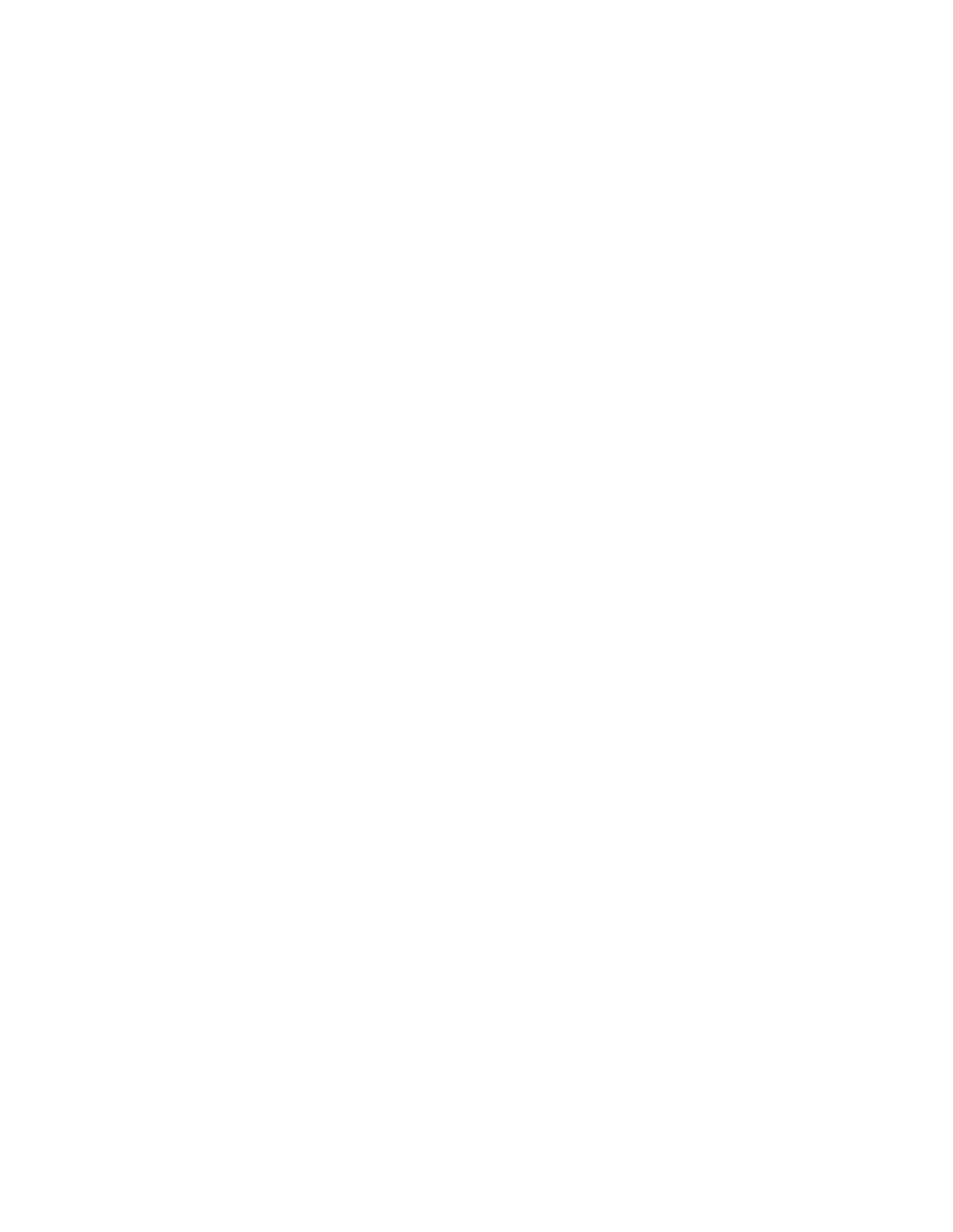

## **Is Congregational Engagement Important?**

**Engagement** drives everything. That is the conclusion that can be drawn from reviewing Gallup's research and development of the National Congregational Engagement Index, a set of benchmark figures that reveal

the congregational engagement level of U.S. churchgoing residents. The Index is administered on an annual basis; results have been and continue to be explored in detail in *Tuesday Briefing* and other Gallup publications. For the groundbreaking benchmark survey conducted October through November 2001, Gallup measured engagement in congregation members of every faith throughout the United States. According to Gallop the survey and subsequent analysis determined that of all congregation members in the U.S., 26% are engaged, 56% are not engaged, and the remaining 18% are actively disengaged in their congregations.

What does the initial overall snapshot look like? Gallup concludes…..

#### **Engaged: 26%**

These members are loyal and have a strong psychological connection to their church. They are more spiritually committed, more likely to invite friends, family members, and coworkers to congregational events, and give more both financially and in commitment of time.

Congregations need to develop more of these individuals. **Not Engaged: 56%**

These members may attend services regularly, but they are not psychologically connected to their congregations. Their connection is more social than spiritual. They donate moderately but not sacrificially to the congregation, and if they volunteer they only donate minimal amounts of time. They are less likely to invite others into the church and more likely to leave their congregations.

#### **Actively Disengaged: 18%**

These members usually attend services only once or twice a year, if at all. They are on the membership rolls, and can tell you which congregation they belong to, but may not be able to name their congregation's leader. Some members in this group may attend services regularly, but if that's the case, they are physically present but psychologically absent. They are unhappy with their congregations and insist on sharing that unhappiness with just about everyone.

**Congregational leaders need to know which category their members fall into because the Breakthrough Research on Congregational Engagement ramifications are huge in relation to outcomes such as life satisfaction, community service, inviting others, and financial giving…** *Do these percentages sound correct? What action can change the numbers? How can a parish overcome the mind set of the disengaged? If you have some insight please share it. Thank you!*

*This a good example of a pastor getting the entire parish involved in the Liturgy and creating an atmosphere of community. Worshiping as one body in Christ. Thank you Tom Sweetser, SJ & Peg Bishop, OSF for sharing Fr. John's letter with us Ron Lill -Editor*

**Parish Newsletter A Service of the Parish Evaluation Project Milwaukee, Wisconsin Dated March, 2007 A Pastor's Letter Regarding Liturgy:**



In October of 2006, Blessed Sacrament Parish in Washington, DC went through the PAR (Parish Assessment and Renewal) process. The pastor, Msgr. John Enzler wrote a letter to the parishioners that appeared in the January 21, 2007 issue of the parish bulletin. We offer it here as an example of how to translate some of the insights and discoveries of PAR into action.

#### Dear Friends,

 As many of you remember, we were involved last fall in a fairly extensive evaluation of parish life at Blessed Sacrament. The Parish Assessment and Renewal (PAR) process included a random sample survey, input from our most active parishioners, personal interviews, a Town Hall meeting and substantial input from the staff and major advisory groups.

 In the area of liturgy, three themes were consistently raised by our parishioners: a welcoming atmosphere, homilies and music. In all three areas we are trying to make a concerted effort to listen to the parishioners' concerns and respond accordingly. Input on all aspects of the liturgy is valued and appreciated.

 I am sure you have noticed that we are now trying to begin all weekend liturgies with a one or two minute greeting initiated by the cantors. We have been making an effort to say "hello" to those sitting close by in the pews and I have heard very positive comments about that effort. It does not detract from the liturgy and provides people an opportunity to express a brief greeting to "neighbors in the pew" who will share the Eucharist that Sunday.

 The priests and deacons have begun meeting twice a month to discuss the scriptures for the coming weeks and to share personal reflections and exegesis on the Sunday Gospels. We will continue to work together to provide an insightful reflection on the scriptures through our homilies each and every weekend.

 Finally, last week we published a "favorite hymn" survey with the hopes that you would pick one up, choose your favorite songs and add a few of your own. This is an attempt to listen to our parishioners and to discern how we can become even more engaged in the liturgy through our choirs, cantors and choice of music. Also, please plan on attending the "Hymn-Sing Festival" which will be held in the church on February 7 at 7 pm.\*

 Keep the ideas coming and we will respond as best we can. Father John

 \*The Hymn-Sing Festival is an invitation to all parishioners to gather for an evening of favorite liturgical songs. One person chooses a favorite and the accompanists play the song while all join in. Then someone else chooses a song and that one is sung. At the end of an hour or so of singing, those attending are encouraged to sing out loudly at the weekend liturgies with the promise that their favorites will be included.